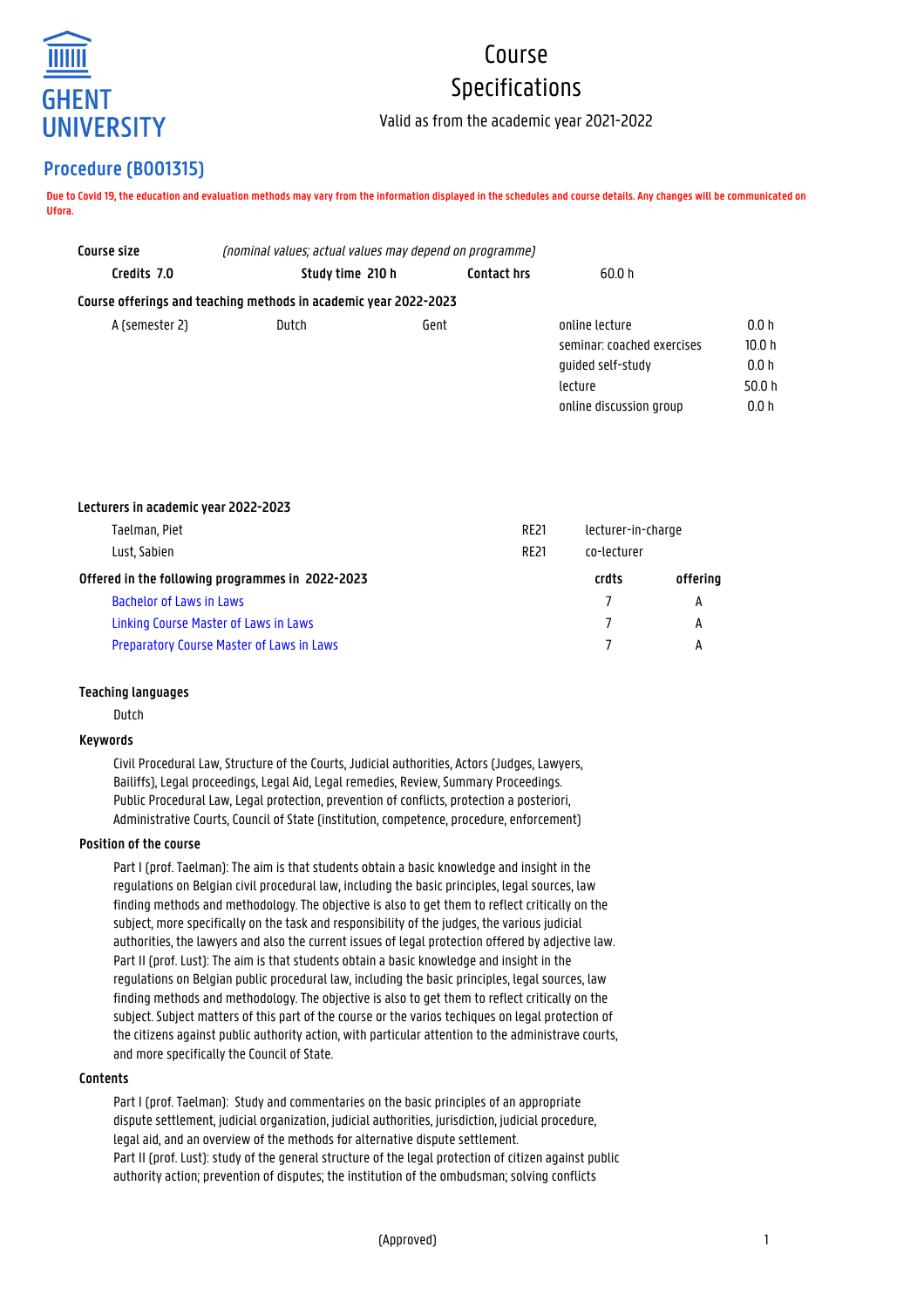through administrative procedure. The most important subject matter of this part of the course is the study of the administrative courts, especially the Council of State (procedure, judicial powers, implications of a judgement of annulment).

#### **Initial competences**

Besides the admission to follow the bachelor degree, the student must have taken a preliminary training in basic knowledge of Belgian private law, the Belgian judicial organization and administrative law.

#### **Final competences**

- 1 Knowledge and insight: a fair basic knowledge and insight in the regulations of (Belgian) procedural civil and public law ; master the procedural law research methods.
- 2 An ability to make oral and written reports on the subject and the ability to solve simple cases and in more complicated cases.
- 3 An ability to distil the relevant questions and to formulate the beginning of a solution.
- 4 An ability to reflect critically on civil and public procedural law and its regulations.
- 5 Students have to be aware that procdural regulations may be subject to change (often in function of societal developments).

# **Conditions for credit contract**

Access to this course unit via a credit contract is unrestricted: the student takes into consideration the conditions mentioned in 'Starting Competences'

#### Conditions for exam contract

Access to this course unit via an exam contract is unrestricted

# **Teaching methods**

Guided self-study, lecture, online discussion group, seminar: coached exercises, online lecture

#### **Learning materials and price**

#### **References**

M. Storme en P. Taelman, Tweetalige uitgave van het Gerechtelijk Wetboek en bijzondere wetten, met rechtspraakannotatie, Uitgave E. Story-Scientia

P. Taelman en P. Van Orshoven (eds.), De wet van 26 april 2007 tot wijziging van het Gerechtelijk Wetboek met het oog op het bestrijden van de gerechtelijke achterstand doorgelicht, Brugge, die Keure 2007 (tweede druk).

B. Allemeersch en P. Taelman (eds.), Hervorming van de burgerlijke rechtspleging door Potpourri I, Brugge, die Keure, 2016, XI + 160 p.

M. Van Damme (ed.), De hervorming van de Raad van State, Brugge, die Keure, 2014, 318 p. S. Lust, P. Schollen en S. Verbist (eds.), Actualia rechtsbescherming tegen de overheid, Antwerpen, Intersentia, 2014, 163 p.

J. Jaumotte, J. Salmon en E. Thibaut, Le conseil d'Etat de Belgique, Brussel, Bruylant, 2012, 2458 p.

F. Viseur en J. Philippart (ed.), La justice administrative, Brussel, Larcier, 2015, 833 p. A.L. Durviaux en M. Pâques, Droit administratif et contentieux, Brussel, Larcier, 2016, 399 p.

# **Course content-related study coaching**

Parts I and II: The academic staff (ZAP and AAP) can be contacted via the online discussion tool for additional information or clarifications concerning the (online) lectures, the (online) plenary exercises,the seminars and the guided self-study. Questions that serve as a model for the exam will be available and are discussed and solved during the (online) plenary exercises and the seminars.

#### **Evaluation methods**

end-of-term evaluation

**Examination methods in case of periodic evaluation during the first examination period**

Written examination

#### **Examination methods in case of periodic evaluation during the second examination period**

Written examination

#### **Examination methods in case of permanent evaluation**